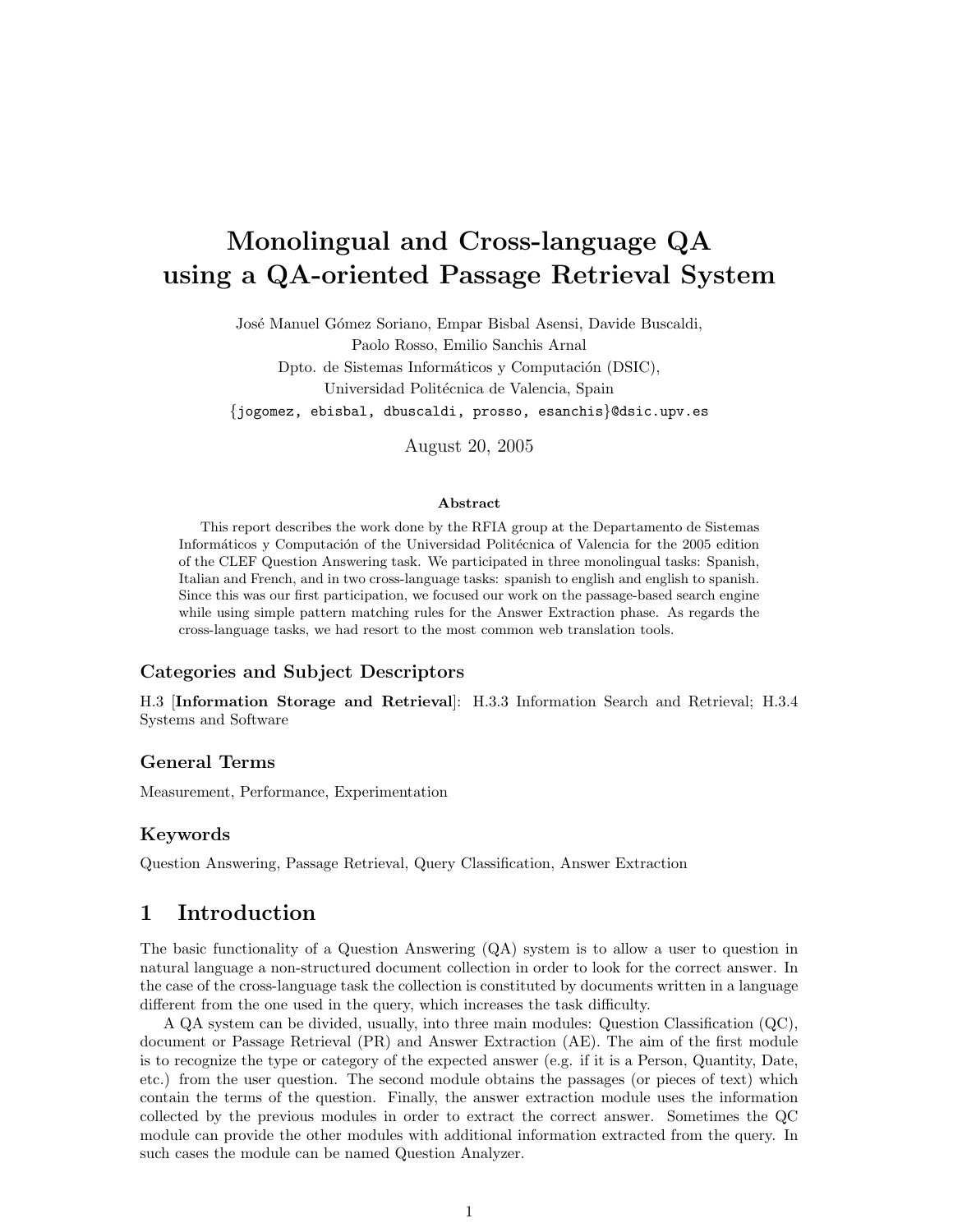The most relevant part of our work is made up by the Passage Retrieval system, specifically oriented to the QA task, whereas most QA systems use classical PR methods [1, 2, 3, 4]. Our PR method is also language independent, because the question and passage processing phases do not use any knowledge about the lexicon and the syntax of the corresponding language. A SVM approach combined with pattern rules has been used for the QC module. Due to the fact that this was our first participation to the CLEF QA task, the AE module was developed using simple pattern-matching rules, and therefore resulted to be somehow coarse, due both to the small number of question categories and to the lack of time to define all the needed patterns.

# 2 Description of QA System

The architecture of our QA system is shown in Fig.1.



Figure 1: Main diagram of the QA system

Given a user question, this will be handed over to the Question Analysis (in our case it does not only classify the questions, but extracts also some constraints to be used in the Answer Extraction phase) and Passage Retrieval modules. Next, the Answer Extraction obtains the answer from the expected type, constraints and passages returned by Question Analysis and Passage Retrieval modules.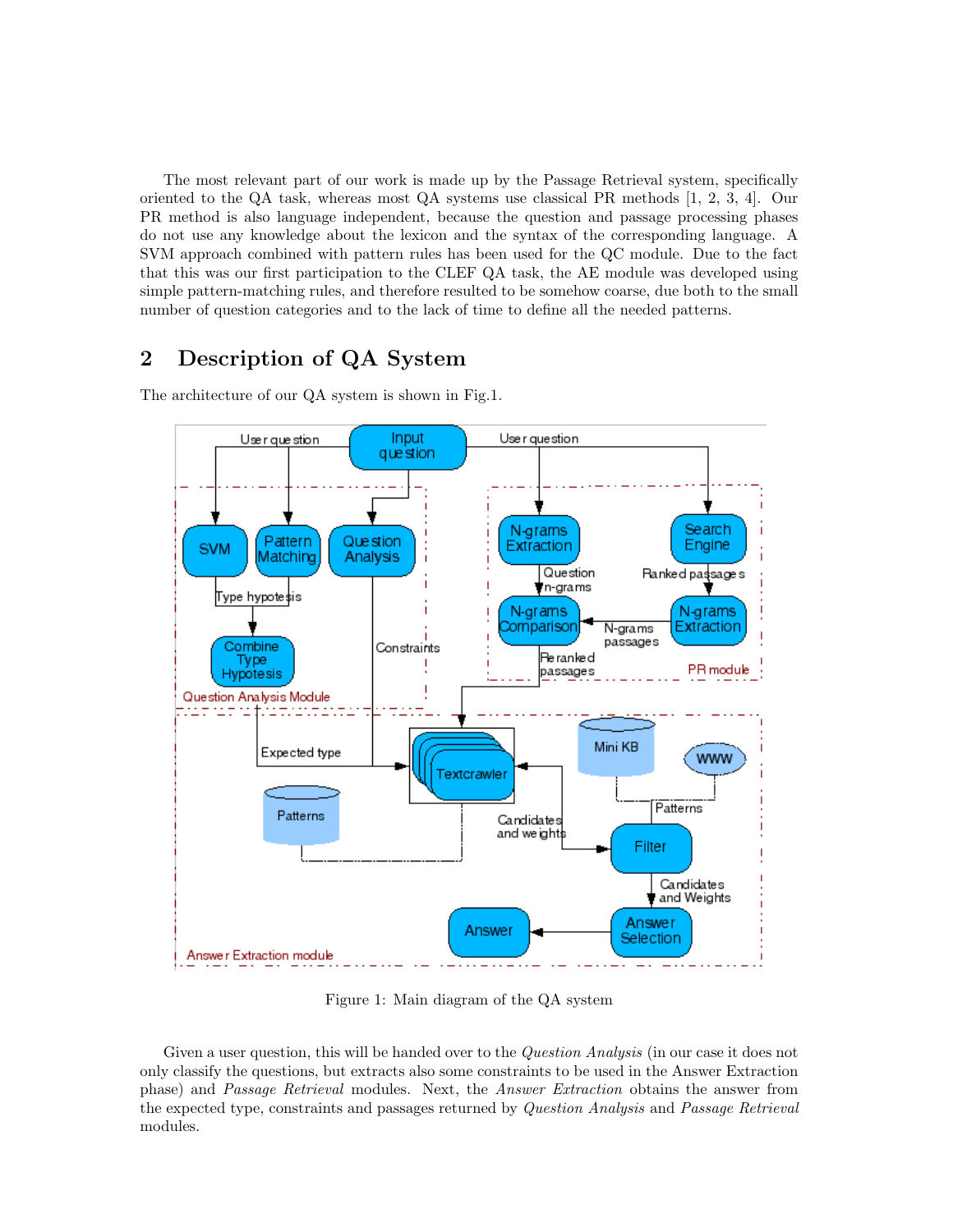### 2.1 Question Analysis

The main objective of this module is to obtain the expected answer type from the question. This is a crucial step of the processing since the Answer Extraction module uses a different strategy depending on the expected answer type, and errors in this phase account for the 36.4% of the total number of errors in Question Answering as reported by Moldovan et al. [5]. The different answer types that can be treated by our system are shown in Table 1.

A SVM classifier trained over a corpus of 1, 393 questions in English and Spanish from the past  $TREC<sup>1</sup> QA test sets has been coupled with a simple pattern-based classifier. The answer of both$ classifiers are evaluated by a sub-module that selects the most specific category between the ones returned by the classifiers. For instance, the answer extraction module applies a specialized strategy if the expected type of the answer is "COUNTRY", that is a sub-category of "LOCATION". The patterns are organized in a 3-levels hierarchy, where each category is defined by one or more

| L0                | L1               | L <sub>2</sub>      |
|-------------------|------------------|---------------------|
| <b>NAME</b>       | <b>ACRONYM</b>   |                     |
|                   | <b>PERSON</b>    |                     |
|                   | <b>TITLE</b>     |                     |
|                   | <b>LOCATION</b>  | <b>COUNTRY</b>      |
|                   |                  | <b>CITY</b>         |
|                   |                  | <b>GEOGRAPHICAL</b> |
| <b>DEFINITION</b> |                  |                     |
| <b>DATE</b>       | DAY              |                     |
|                   | <b>MONTH</b>     |                     |
|                   | <b>YEAR</b>      |                     |
|                   | <b>WEEKDAY</b>   |                     |
| <b>QUANTITY</b>   | <b>MONEY</b>     |                     |
|                   | <b>DIMENSION</b> |                     |
|                   | AGE              |                     |

Table 1: QC pattern classification categories.

patterns written as regular expressions. For instance, the Italian patterns for the category "city" are: .\*(che|quale) .\*citt\'a .+ and (qual|quale) .\*la capitale .+. The questions that do not match any defined pattern are labeled with  $OTHER$ . The QC system based on patterns was used stand-alone for both Italian and French, because of the unavailability of corpora for these languages.

Together with the usual Query Classification task, the module analyzes the query with the purpose of identifying the constraints to be used in the Answer Extraction (AE) phase. These constraints are made by sequences of words extracted from the POS-tagged query by means of POS patterns and rules. For instance, any sequence of nouns (such as "ozone hole") is considered as a relevant pattern. The POS-taggers used were the SVMtool<sup>2</sup> for English and Spanish, and the TreeTagger<sup>3</sup> for Italian and French.

We distinguish two classes of constraints: a *target* constraint, which can be considered the object of the question, and zero or more *contextual* constraints, keeping the information that has to be included in the retrieved passage in order to have a chance of success in extracting the correct answer. For example, in the following question: "How many inhabitants were there in Sweden in 1989?" inhabitants is the target constraint, while Sweden and 1989 are the contextual constraints. There is always only one target constraint for each question, but the number of contextual constraint is not fixed. For instance, in "Who is Jorge Amado?" the target constraint is Jorge Amado but there are no contextual constraints.

<sup>1</sup>http://trec.nist.gov

<sup>2</sup>http://www.lsi.upc.edu/ nlp/SVMTool/

<sup>3</sup>http://www.ims.uni-stuttgart.de/projekte/ corplex/TreeTagger/DecisionTreeTagger.html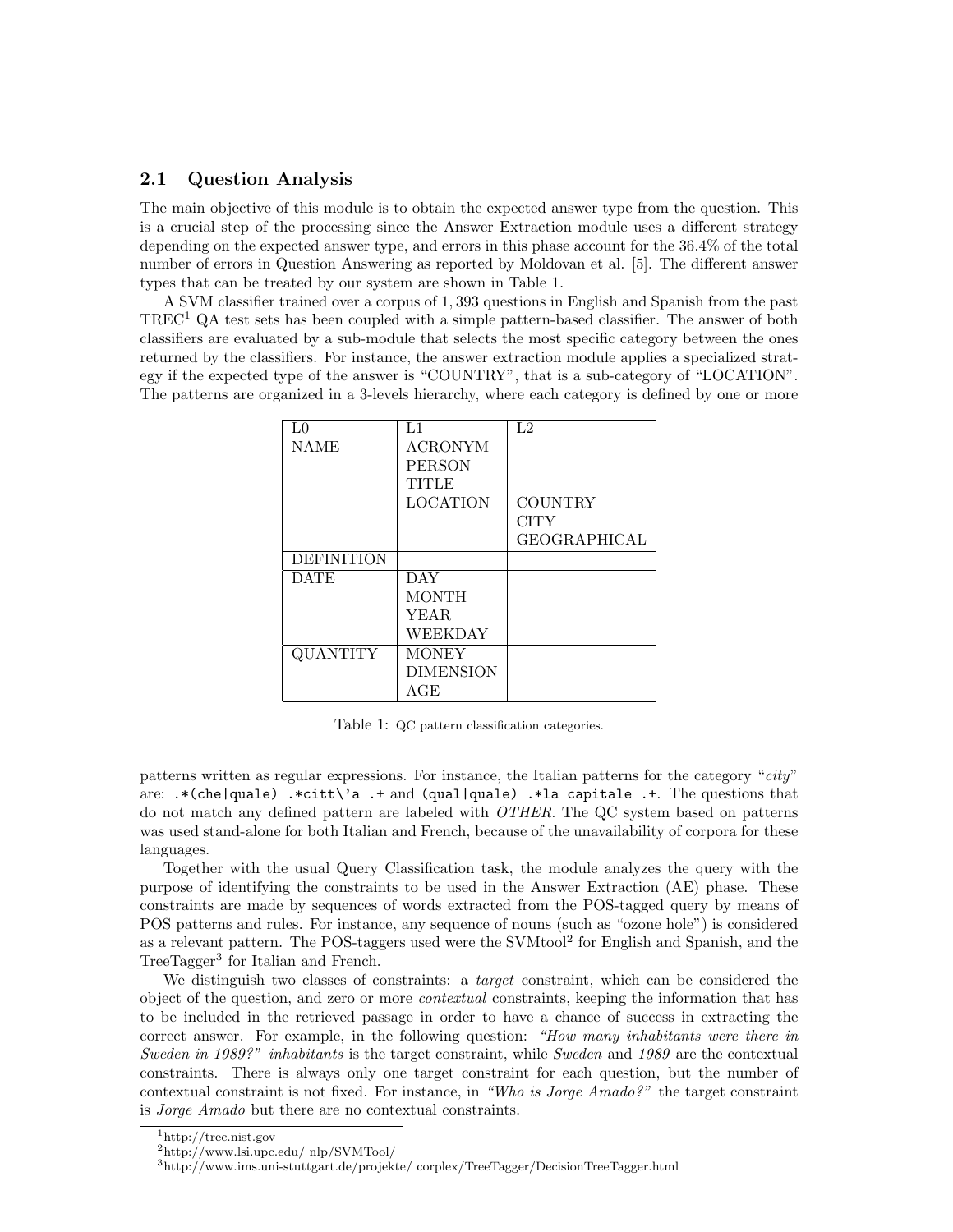In the case of the Cross-language task, the module works over an optimal translation of the input query. Four translations are obtained through the following web tools:  $Google<sup>4</sup>$ ,  $System<sup>5</sup>$ , Babelfish<sup>6</sup> and Freetrans<sup>7</sup>. For each translation a trigram chain is obtained in the following way: let  $w = (w_1, \ldots, w_n)$  be the sequence of the words in the translation, then a trigram chain is a set of trigrams  $T = \{(w_1, w_2, w_3), (w_2, w_3, w_4), \ldots (w_{n-2}, w_{n-1}, w_n)\}.$  Then each of the trigrams  $t \in T$  is submitted to a web search engine (we opted for MSN Search<sup>8</sup>) as a string: " $w_i w_{i+1} w_{i+2}$ ", obtaining the web count  $c(t)$  of that trigram. The weight of each trigram chain (and therefore of the corresponding translation) is obtained by means of Formula 1.

$$
W(T) = \prod_{t \in T} \hat{c}(t) \text{ where } \hat{c}(t) = \begin{cases} \log c(t) & c(t) > 1\\ 0.1 & c(t) \le 1 \end{cases} \tag{1}
$$

The optimal translation is the one with the highest trigram chain weight.

### 2.2 Passage Retrieval

The user question is handed over also to the *Search Engine* and *N*-grams Extraction modules. Passages with the relevant terms (i.e., without stopwords) are found by the *Search Engine* using the classical IR system. Sets of unigrams, bigrams,  $\ldots$ , n-grams are extracted from the extended passages and from the user question. In both cases,  $n$  will be the number of question terms.

With the n-gram sets of the passages and the user question we will make a comparison in order to obtain the weight of each passage. The weight of a passage will be heavier if the passage contains greater n-gram structures of the question.

For instance, if we ask "Who is the President of Mexico?" the system could retrieve two passages: one with the expression "... Vicente Fox is the President of Mexico...", and the other one with the expression "...Carlo Azeglio Ciampi is the President of Italy...". Of course, the first passage must have more importance because it contains the 5-gram "is the President of *Mexico*", whereas the second passage only contains the 4-gram "is the President of", since the "is the President of Italy" 5-gram is not in the original question. To calculate the weight of n-grams of every passage, first the greatest relevance of n-gram in the passage is identify and we assign to this a weight equal to the sum of all term weights. Next, other n-grams less relevant are searched. These n-grams are not composed by terms of found n-brams. The weight of these n-grams will be the sum of all their weight terms divided by two. The weight of every term comes fixed by (2):

$$
w_k = 1 - \frac{\log(n_k)}{1 + \log(N)} \tag{2}
$$

Where  $n_k$  is the number of passages in which the associated term to the weight  $w_k$  appears and  $N$  is the number of system passages. We make the assumption that stopwords occur in every passage (i.e.,  $n_k$  takes the value of N). For instance, if the term appears once in the passage collection, its weight will be equal to 1 (the greatest weight). Whereas if it is a stopword its weight will be the lowest.

Depending on the style used to submit a question, sometimes a term unrelated to the question can obtain a greater weight than those assigned to the Name Entities  $(NE)^9$ . Therefore, the  $(2)$  is changed to give more weight to the NE than the rest of question terms and so to force its presence in the first passages of the ranking. In order to identify the NE a natural language processing is not used. We showed that in the most questions the NE start with either an uppercase letter or a number. Once the terms are weighted, these are normalized for the sum of all terms are equal to 1.

<sup>4</sup>http://translate.google.com

<sup>5</sup>http://www.systranbox.com

 $^6$ http://babelfish.altavista.com

<sup>7</sup>http://ets.freetranslation.com

<sup>8</sup>http://search.msn.com

<sup>9</sup>The NE are names of persons, organizations, places, dates, etc. The NE are the most important terms of the question and it does not make sense return passages which do not contain these words.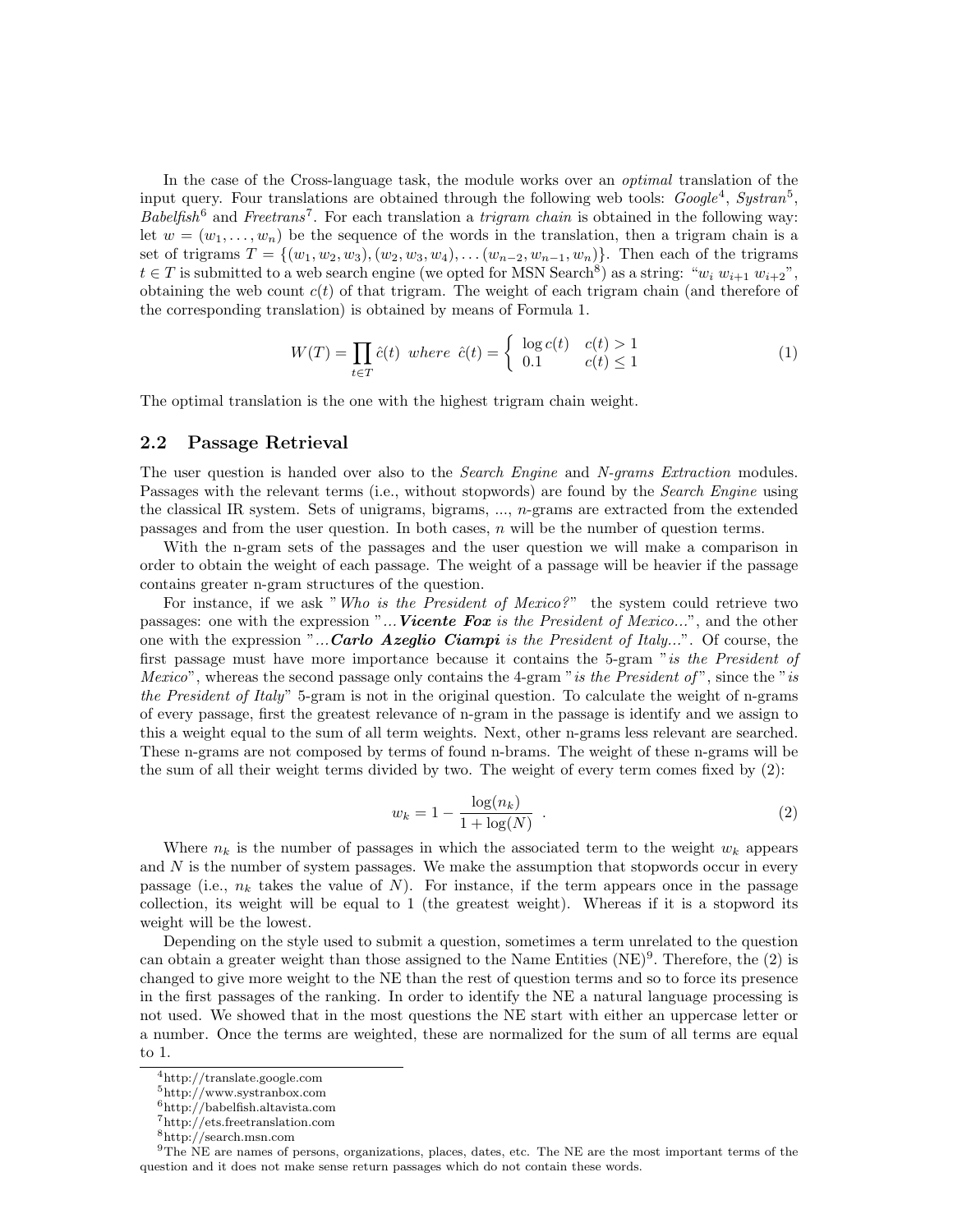To calculate the weight of n-grams of every passage, first the greatest relevance of n-gram in the passage is identify and we assign to this a weight equal to the sum of all term weights. Next other n-grams less relevant are searched. These n-grams are not composed by terms of found n-grams. The weight of these n-grams will be the sum of all their weight terms. A n-gram weight is divided by two in order to avoid that its weight will be the same of the complete n-gram.

The passage retrieval engine, JIRS, can be obtained at the following URL: http://leto.dsic.upv.es:8080/jirs.

### 2.3 Answer Extraction

The input of this module is constituted by the n passages returned by the PR module and the constraints (including the expected type of the answer) obtained through the Question Analysis module. A TextCrawler is instantiated for each of the n passages with a set of patterns for the expected type of the answer and a pre-processed version of the passage text. Some patterns can be used for all languages; for instance, when looking for proper names, the pattern is the same for all languages. The pre-processing of passage text consists in separating all the punctuation characters from the words and in stripping off the annotations of the passage. It is important to keep the punctuation symbols because we observed that they usually offer important clues for the individuation of the answer: for instance, it is more frequent to observe a passage containing "The president of Italy, Carlo Azeglio Ciampi" than one containing "The president of Italy IS Carlo Azeglio Ciampi'; moreover, movie and book titles are often put between apices.

The positions of the passages in which occur the constraints are marked before passing them to the TextCrawlers. Some spell-checking function has been added in this phase by using Levenshtein distance to compare strings. The TextCrawler begins its work by searching all the passage's substrings matching the expected answer pattern. Then a weight is assigned to each found substring s, depending on the positions of the constraints, if s does not include any of the constraint words. Let us define  $w_t(s)$  and  $w_c(s)$  as the weights assigned to a substring s as a function, respectively, of its distance from the target constraints (3) and the context constraints (4) in the passage.

$$
w_t(s) = \max_{0 < k \le |p(t)|} close(s, p_k(t)) \tag{3}
$$

$$
w_c(s) = \frac{1}{|c|} \sum_{i=0}^{|c|} \max_{0 < j \le |p(c_i)|} near(s, p_j(c_i)) \tag{4}
$$

Where c is the vector of contextual constraints,  $p(c_i)$  is the vector of positions of the constraint  $c_i$  in the passage, t is the target constraint and  $p(t)$  is the vector of positions of the target constraint t in the passage. Close and near are two proximity function defined as:

$$
near(s,p) = \exp\left(-\left(\frac{d(s,p)-1}{5}\right)^2\right) \tag{5}
$$

$$
close(s,p) = \exp\left(-\left(\frac{d(s,p)-1}{2}\right)^2\right)
$$
\n(6)

Where  $p$  is a position in the passage and  $d(s, p)$  is computed as:

$$
d(s,p) = \min_{i=0, i=|s|} \sqrt{(s_i - p)^2}
$$
 (7)

Where  $s_i$  indicates the position of the i-th word of the substring s. The proximity functions can roughly be seen as fuzzy membership functions, where  $close(s,p)$  means that the substring s is adjacent to the word at the position p, and  $near(s,p)$  means that the substring s is not far from the word at position p. The 2 and 5 values roughly indicate the range within the position p where the words are considered really "close" and "near", and have been selected after some experiments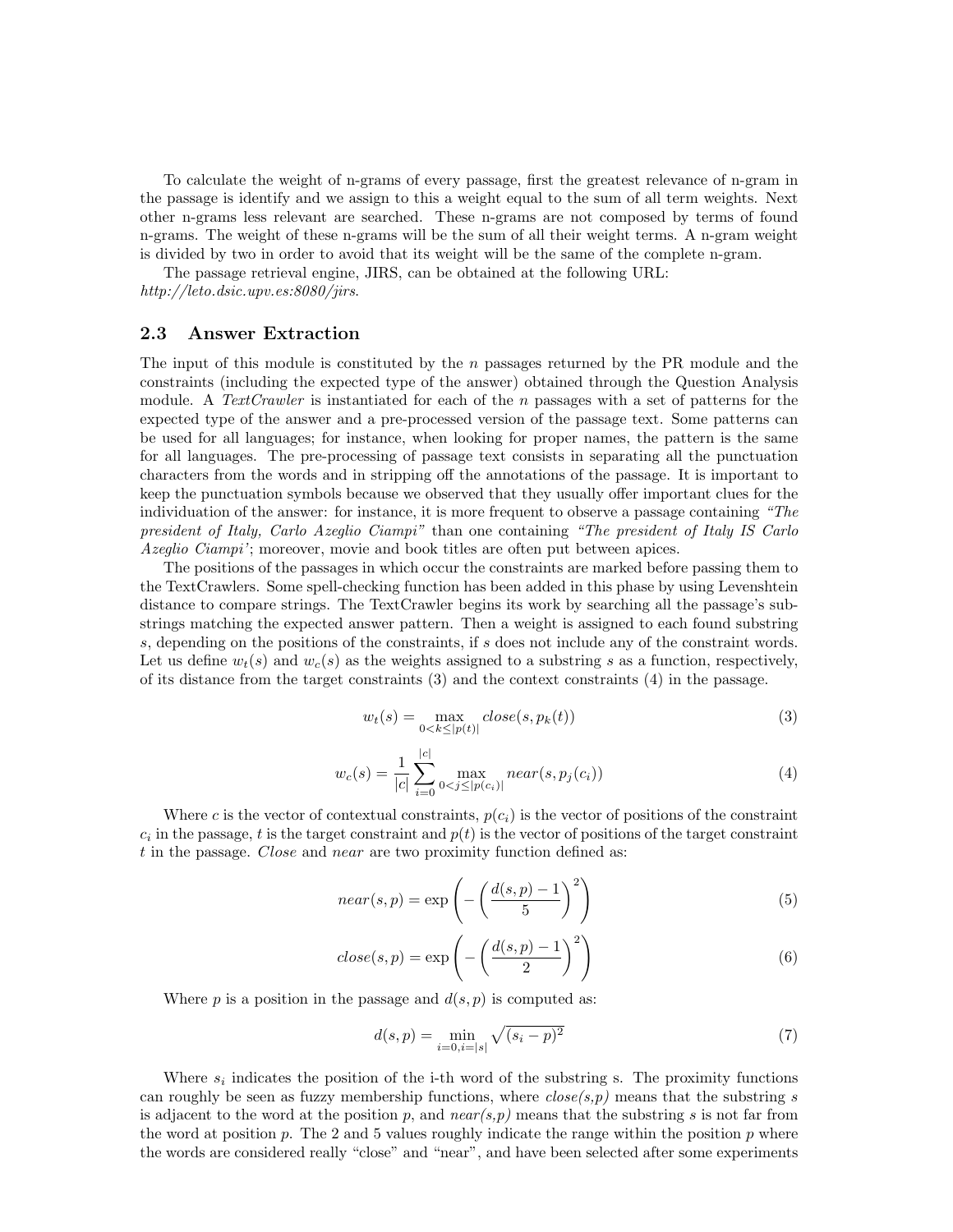with the CLEF2003 QA Spanish test set. Finally, the weight is assigned to the substring s in the following way:

$$
w(s) = \begin{cases} w_t(s) \cdot w_c(s) & \text{if } |p(t)| > 0 \land |c| > 0\\ w_c(s) & \text{if } |p(t)| = 0 \land |c| > 0\\ w_t(s) & \text{if } |c| = 0 \land |p(t)| > 0\\ 0 & \text{elsewhere.} \end{cases} \tag{8}
$$

This means that if in the passage have been found both the target constraint and the contextual constraints, the product of the weights obtained for every constraint will be used; otherwise, only the weight obtained for the constraints found in the passage will be used.

Usually, the type of expected answer directly affects the weighting formula. For instance, the "DEFINITION" questions (such as "Who is Jorge Amado?") usually contain only the target constraint, while "QUANTITY" questions (such as "How many inhabitants are there in Sweden?") contain both target and contextual constraints. For the other question types the target constraint is rarely found in the passage, and weight computation relies only on the contextual constraints (e.g. "From what port did the ferry Estonia leave for its last trip?", port is the target constraint but it is not mandatory in order to found the answer, since it is most common to say "The Estonia left from Tallinn", from which the reader can deduce that Tallinn is -or at least has- a port, than "Estonia left from the port of Tallinn").

The filter module takes advantage of some knowledge resources, such as a mini knowledge base or the web, in order to discard the candidate answers which do not match with an allowed pattern or that do match with a forbidden pattern. For instance, a list of country names in the four languages has been included in the knowledge base in order to filter country names when looking for countries. When the filter rejects a candidate, the TextCrawler provide it with the next best-weighted candidate, if there is one.

Finally, when all TextCrawlers end their analysis of the text, the *Answer Selection* module selects the answer to be returned by the system. The following strategies have been developed:

- Simple voting (SV): The returned answer corresponds to the candidate that occurs most frequently as passage candidate.
- Weighted voting (WV): Each vote is multiplied for the weight assigned to the candidate by the TextCrawler and for the passage weight as returned by the PR module.
- Maximum weight (MW): The candidate with the highest weight and occurring in the best ranked passage is returned.
- Double voting (DV): As simple voting, but taking into account the second best candidates of each passage.
- Top (TOP): The candidate elected by the best weighted passage is returned.

SV is used for every "NAME" type question, while WV is used for all other types. For "NAME" questions, when two candidates obtain the same number of votes, the Answer Selection module looks at the DV answer. If there is still an ambiguity, then the WV strategy is used. For other types of question, the module use directly the MW. TOP is used only to assign the confidence score to the answer, obtained by dividing the number of strategies giving the same answer by the total number of strategies (5), multiplied for other measures depending on the number of passages returned  $(n_p/N)$ , where N is the maximum number of passages that can be returned by the PR module and  $n_p$  is the number of passages actually returned) and the averaged passage weight. The weighting of NIL answers is slightly different, since is obtained as  $1-n_p/N$  if  $n_p > 0$ , 0 elsewhere.

In our system, candidates are compared by means of a partial string match, therefore *Boris* Eltsin and Eltsin are considered as two votes for the same candidate. Later, the Answer Selection module returns the answer in the form occuring most frequently.

For this participation we developed an additional web-corrected weighting strategy, based on web counts of the question constraints. With this strategy, the MSN Search engine is initially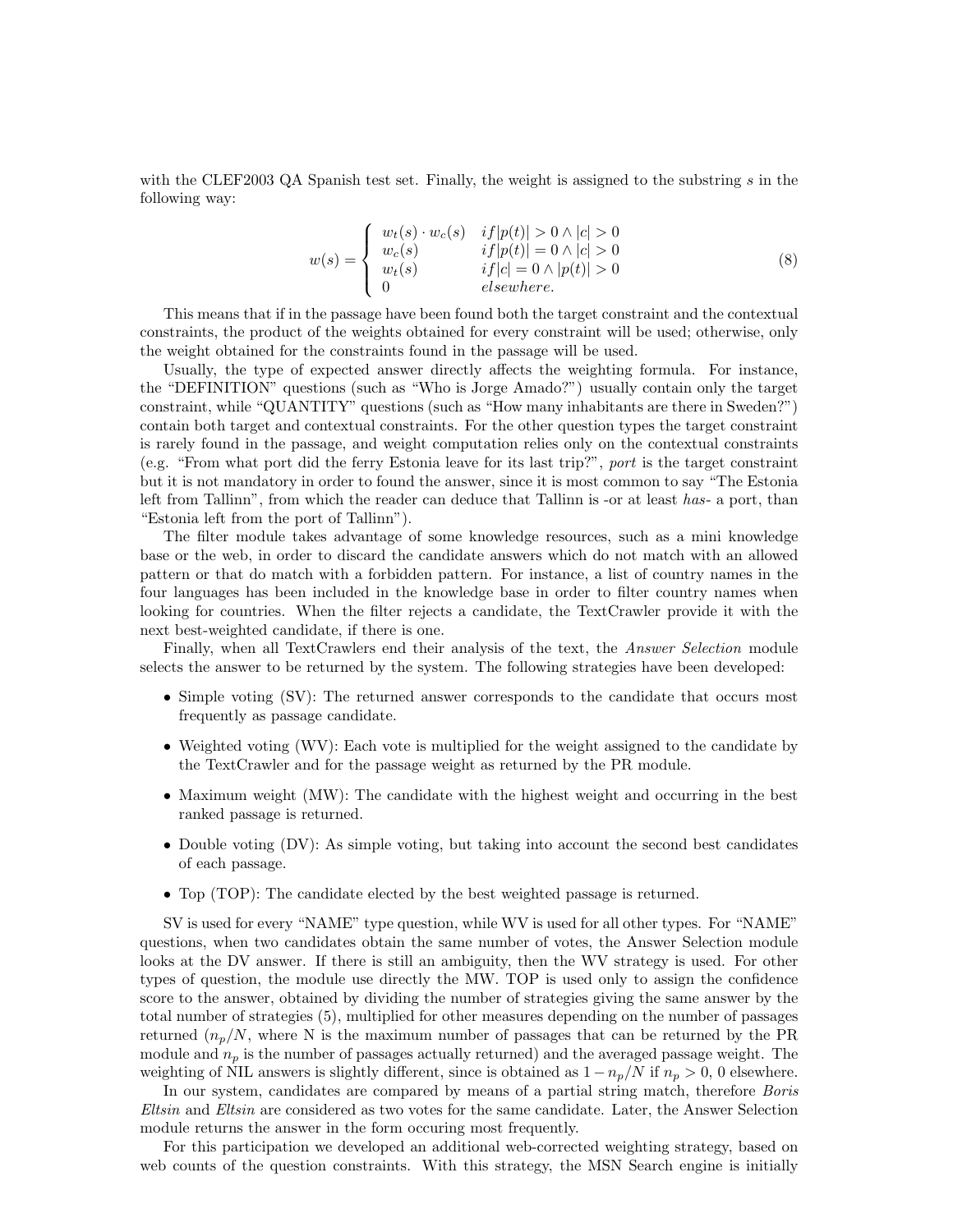queried with the target and contextual constraints, returning a  $p_c$  number of pages containing them. Then, for each of the candidate answers, another search is done by putting the candidate answer itself together with the constraints, obtaining  $p_a$  pages. Therefore, the final weight assigned to the candidate answer is multiplied by  $p_a/p_c$ .

# 3 Experiments and Results

We submitted two runs for each of the following monolingual task: Spanish, Italian and French, while only one run was submitted for the Spanish-English and English-Spanish cross-language tasks. The second runs (labelled  $upv_0.052$ ) of the monolingual tasks use the web-corrected weighting strategy, while the first runs use the clean system, without the recourse to the web. In Table 2 we show the overall accuracy obtained in all the runs.

| task    | run       | overall   | factoid | definition | tr       | nil  | conf |
|---------|-----------|-----------|---------|------------|----------|------|------|
| es-es   | $upv_051$ | 33.50%    | 26.27\% | 52.00%     | 31.25\%  | 0.19 | 0.21 |
|         | $upv_052$ | 18.00%    | 22.88%  | $0.00\%$   | 28.12\%  | 0.10 | 0.12 |
| it-it   | $upv_051$ | 25.50%    | 20.00%  | 44.00%     | 16.67%   | 0.10 | 0.15 |
|         | $upv_052$ | 24.00%    | 15.83%  | 50.00%     | 13.33%   | 0.06 | 0.12 |
| $fr-fr$ | $upv_051$ | 23.00%    | 17.50%  | 46.00%     | $6.67\%$ | 0.06 | 0.11 |
|         | $upv_052$ | 17.00%    | 15.00%  | 20.00%     | 20.00%   | 0.07 | 0.07 |
| en-es   | $upv_051$ | $22.50\%$ | 19.49%  | 34.00%     | 15.62%   | 0.15 | 0.10 |
| es-en   | $upv_051$ | 17.00%    | 12.40%  | 28.00%     | 17.24\%  | 0.15 | 0.07 |

Table 2: Accuracy results for the submitted runs. Overall: overall accuracy, factoid: accuracy over factoid questions; definition: accuracy over definition questions; tr: accuracy over temporally restricted questions; nil: precision over nil questions; conf: confidence-weighted score.

It can be observed that the web weighting produced worse results, even if the 0.00% obtained for the upv 052eses run for definition questions can be due to an undetected problem. Definition questions obtained better results than other kinds of questions, and we suppose this is due to the ease in identifying the target constraint in these cases. Moreover, the results for the Spanish monolingual tasks are better than the other ones, and we believe this is due mostly to the fact that the question classification was performed combining the results of the SVM and pattern classifiers, whereas for French and Italian the expected type of the answer was obtained only via the patternbased classifier. Another reason can be that the majority of the preliminary experiments were done over the CLEF2003 Spanish corpus, therefore resulting in the definition of more accurate patterns for the Spanish Answer Extractor.

In order to evaluate the impact of the answer types, we grouped the results obtained for the best run by the defined categories , as shown in Table 3. As it can be seen, the best results have been obtained for the "LOCATION.COUNTRY" category, as expected, due to the use of a customized knowledge source. The worst results have been obtained for the questions "OTHER", for which there is not a defined strategy.

# 4 Conclusions and Further Work

The obtained results are comparable to those we obtained over the past year corpus, and therefore are as expected. The main drawback of the system is constituted by the cost of defining patterns for the Answer Extraction module: many experiments are needed in order to obtain a satisfactory pattern, and this has to be done for each expected answer type in each category. Moreover, apart from some well-defined categories for which a pattern can be defined, in other cases is almost impossible to identify a pattern that can match with all the answers of such questions. Therefore, we plan to use in the future both machine learning approaches in order to master this problem,